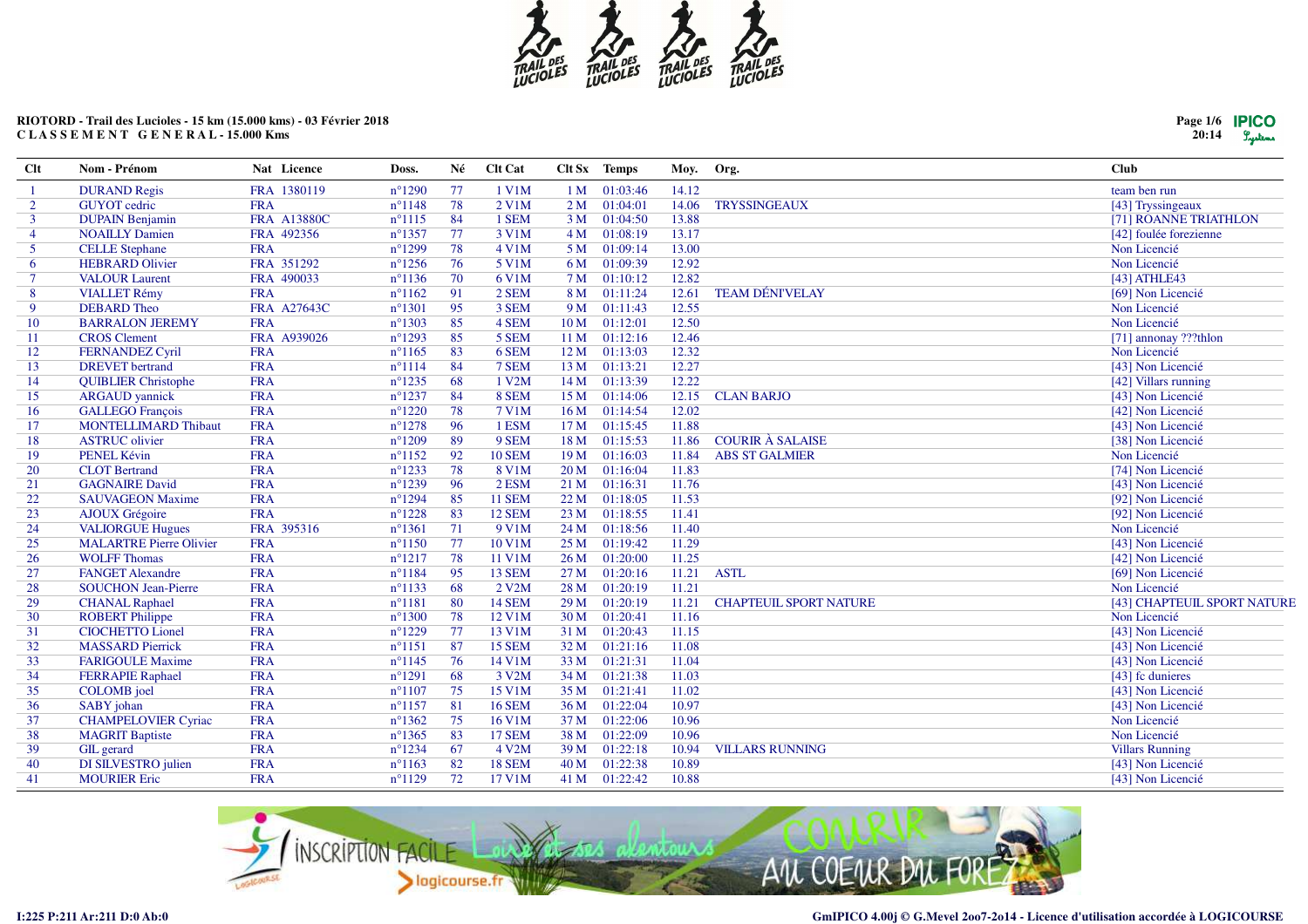

# RIOTORD - Trail des Lucioles - 15 km (15.000 kms) - 03 Février 2018 CLASSEMENT GENERAL-15.000 Kms

| Page 2/6 <b>IPICO</b> |        |
|-----------------------|--------|
| 20:14                 | Lysten |

| <b>Clt</b> | Nom - Prénom                   | Nat Licence  | Doss.            | Né  | Clt Cat       | Clt Sx | <b>Temps</b> | Moy.  | Org.                          | <b>Club</b>                 |
|------------|--------------------------------|--------------|------------------|-----|---------------|--------|--------------|-------|-------------------------------|-----------------------------|
| 42         | <b>DUCORDEAUX</b> gilles       | <b>FRA</b>   | $n^{\circ}1172$  | 62  | 5 V2M         | 42 M   | 01:22:44     | 10.88 | <b>COURIR A SALAISE</b>       | [39] Non Licencié           |
| 43         | <b>THIBONNIER</b> mathieu      | <b>FRA</b>   | $n^{\circ}1297$  | 82  | <b>19 SEM</b> | 43M    | 01:22:52     | 10.86 |                               | Non Licencié                |
| 44         | <b>BESSET</b> Antoine          | <b>FRA</b>   | $n^{\circ}$ 1286 | 93  | <b>20 SEM</b> | 44 M   | 01:22:57     | 10.85 |                               | [43] Non Licencié           |
| 45         | <b>VARENNES Gilbert</b>        | <b>FRA</b>   | $n^{\circ}$ 1354 | 70  | 18 V1M        | 45 M   | 01:22:59     | 10.85 |                               | [43] Non Licencié           |
| 46         | <b>SERGENT Etienne</b>         | <b>FRA</b>   | $n^{\circ}1249$  | 82  | <b>21 SEM</b> | 46 M   | 01:23:12     | 10.82 | <b>AUG TRAIL CLUB</b>         | [92] Non Licencié           |
| 47         | <b>FEUGAS</b> thomas           | <b>FRA</b>   | $n^{\circ}1205$  | 78  | 19 V1M        | 47 M   | 01:23:15     | 10.81 |                               | [43] Non Licencié           |
| 48         | <b>BARRALLON André</b>         | <b>FRA</b>   | $n^{\circ}1102$  | 68  | 6 V2M         | 48 M   | 01:23:31     | 10.78 | <b>FLYINGS CARPETTES</b>      | [43] Flying carpettes       |
| 49         | <b>SAGNOL Christian</b>        | <b>FRA</b>   | $n^{\circ}1158$  | 65  | 7 V2M         | 49 M   | 01:25:09     | 10.57 |                               | [42] route $42$             |
| 50         | ROUCHOUSE jean pierre          | <b>FRA</b>   | $n^{\circ}1154$  | 71  | 20 V1M        | 50 M   | 01:25:11     | 10.57 |                               | [43] Non Licencié           |
| 51         | <b>GIRARD</b> stephane         | FRA 1907204  | $n^{\circ}1120$  | 66  | 8 V2M         | 51 M   | 01:25:17     | 10.55 |                               | <b>ESL Francheville</b>     |
| 52         | <b>MOUTON</b> herve            | <b>FRA</b>   | $n^{\circ}1231$  | 63  | 9 V2M         | 52 M   | 01:25:24     | 10.54 |                               | [43] Non Licencié           |
| 53         | <b>ROCHE Vincent</b>           | <b>FRA</b>   | $n^{\circ}1285$  | 71  | 21 V1M        | 53 M   | 01:25:31     | 10.53 |                               | [71] Non Licencié           |
| 54         | <b>FAUGERON</b> jb             | <b>FRA</b>   | $n^{\circ}1146$  | 73  | 22 V1M        | 54 M   | 01:25:33     | 10.52 |                               | Non Licencié                |
| 55         | <b>POISSONNIER Gael</b>        | <b>FRA</b>   | $n^{\circ}1177$  | 70  | 23 V1M        | 55 M   | 01:26:10     | 10.45 | <b>KIKOUROU</b>               | [42] Casino Running         |
| 56         | <b>BROUSSARD Stephane</b>      | <b>FRA</b>   | $n^{\circ}1140$  | 69  | 24 V1M        | 56 M   | 01:26:13     | 10.44 |                               | [43] Non Licencié           |
| 57         | DURAND jean-luc                | FRA 1425862  | $n^{\circ}1116$  | 66  | 10 V2M        | 57 M   | 01:26:30     | 10.41 | <b>SAONE MONT D'OR NATURE</b> | [69] SAONE MONT D'OR NATURE |
| 58         | <b>FAURE OLIVIER</b>           | <b>FRA</b>   | $n^{\circ}$ 1366 | 70  | 25 V1M        | 58 M   | 01:26:52     | 10.36 |                               | <b>AJLM MICHELIN</b>        |
| 59         | SAGNOL Jérémy                  | <b>FRA</b>   | $n^{\circ}1178$  | 93  | <b>22 SEM</b> | 59 M   | 01:27:03     | 10.34 | <b>ATOUSPORT</b>              | [42] Atousport              |
| 60         | <b>MICHALON Damien</b>         | <b>FRA</b>   | $n^{\circ}1175$  | 74  | 26 V1M        | 60 M   | 01:27:05     | 10.34 |                               | [42] Non Licencié           |
| 61         | <b>DARNE Mickael</b>           | <b>FRA</b>   | $n^{\circ}$ 1356 | 84  | 23 SEM        | 61 M   | 01:27:13     | 10.32 |                               | [43] aslm michelin          |
| 62         | <b>DURIF Florent</b>           | <b>FRA</b>   | $n^{\circ}1230$  | 85  | <b>24 SEM</b> | 62 M   | 01:27:17     | 10.31 |                               | [42] Non Licencié           |
| 63         | <b>VILLIER Fabrice</b>         | <b>FRA</b>   | $n^{\circ}1351$  | 68  | 11 V2M        | 63 M   | 01:27:28     | 10.29 | <b>FOOTING CLUBRAMBERTOIS</b> | [38] Non Licencié           |
| 64         | <b>FAYOLLE PHILIPPE</b>        | <b>FRA</b>   | $n^{\circ}1302$  | 66  | 12 V2M        | 64 M   | 01:27:29     | 10.29 |                               | Non Licencié                |
| 65         | <b>RAMUS Christophe</b>        | <b>FRA</b>   | $n^{\circ}1169$  | 86  | <b>25 SEM</b> | 65 M   | 01:27:38     | 10.27 | LE MAGICIEN DU FELLETIN       | Non Licencié                |
| 66         | <b>COTE Remi</b>               | <b>FRA</b>   | $n^{\circ}$ 1352 | 86  | <b>26 SEM</b> | 66 M   | 01:27:42     | 10.26 |                               | [42] Non Licencié           |
| 67         | <b>CHARRIAL</b> hervé          | <b>FRA</b>   | $n^{\circ}1270$  | 68  | 13 V2M        | 67 M   | 01:27:53     | 10.24 |                               | [42] Non Licencié           |
| 68         | <b>PRADINES</b> alexandre      | <b>FRA</b>   | $n^{\circ}1130$  | 85  | <b>27 SEM</b> | 68 M   | 01:27:58     | 10.23 |                               | [43] Non Licencié           |
| 69         | <b>DUMOULIN Olivier</b>        | <b>FRA</b>   | $n^{\circ}1164$  | 86  | <b>28 SEM</b> | 69 M   | 01:28:01     | 10.23 | <b>ABS ST GALMIER</b>         | [42] Non Licencié           |
| 70         | <b>COL Mathias</b>             | FRA 2010960  | $n^{\circ}1171$  | 74  | 27 V1M        | 70 M   | 01:28:10     | 10.21 |                               | [42] ASM ST-ETIENNE         |
| 71         | <b>GIRODET</b> Lionel          | <b>FRA</b>   | $n^{\circ}1121$  | 74  | 28 V1M        | 71 M   | 01:28:47     | 10.14 |                               | [69] Non Licencié           |
| 72         | <b>MERLE Xavier</b>            | <b>FRA</b>   | $n^{\circ}1298$  | 71  | 29 V1M        | 72 M   | 01:28:48     | 10.14 |                               | Non Licencié                |
| 73         | <b>LIGERON</b> David           | FRA 17244626 | $n^{\circ}1260$  | 94  | <b>29 SEM</b> | 73 M   | 01:28:52     | 10.13 |                               | Non Licencié                |
| 74         | <b>CAULLET</b> Vincent         | <b>FRA</b>   | $n^{\circ}1218$  | 77  | 30 V1M        | 74 M   | 01:28:52     | 10.13 | PETITE TRAVERSÉE POUR MAE     | Non Licencié                |
| 75         | <b>FAVRE-REGUILLON Nicolas</b> | <b>FRA</b>   | $n^{\circ}1188$  | 76  | 31 V1M        | 75 M   | 01:28:55     | 10.12 |                               | [43] Non Licencié           |
| 76         | <b>COCHOIS</b> aurelien        | <b>FRA</b>   | $n^{\circ}1143$  | 80  | <b>30 SEM</b> | 76 M   | 01:29:00     | 10.11 |                               | [43] Non Licencié           |
| 77         | <b>PAVON Francisco</b>         | FRA 1685113  | $n^{\circ}$ 1353 | 69  | 32 V1M        | 77 M   | 01:29:02     | 10.11 |                               | [71] Non Licencié           |
| 78         | <b>ELHAMAMI</b> Rachid         | <b>FRA</b>   | $n^{\circ}$ 1359 | 69  | 33 V1M        | 78 M   | 01:29:02     | 10.11 |                               | Non Licencié                |
| 79         | <b>GROSMOLARD Eric</b>         | <b>FRA</b>   | $n^{\circ}1289$  | 69  | 34 V1M        | 79 M   | 01:29:12     | 10.09 |                               | [43] Non Licencié           |
| 80         | <b>MURON Thierry</b>           | <b>FRA</b>   | $n^{\circ}1191$  | 67  | 14 V2M        | 80 M   | 01:29:18     | 10.08 | <b>VILLARS RUNNING</b>        | [42] RUNNING VILLARS        |
| 81         | <b>DOUPLAT Guillaume</b>       | <b>FRA</b>   | $n^{\circ}1113$  | -90 | <b>31 SEM</b> | 81 M   | 01:29:54     | 10.01 |                               | [43] Non Licencié           |
| 82         | <b>RODTS Hugo</b>              | <b>FRA</b>   | $n^{\circ}1131$  | 92  | <b>32 SEM</b> | 82 M   | 01:30:22     | 9.96  |                               | Non Licencié                |

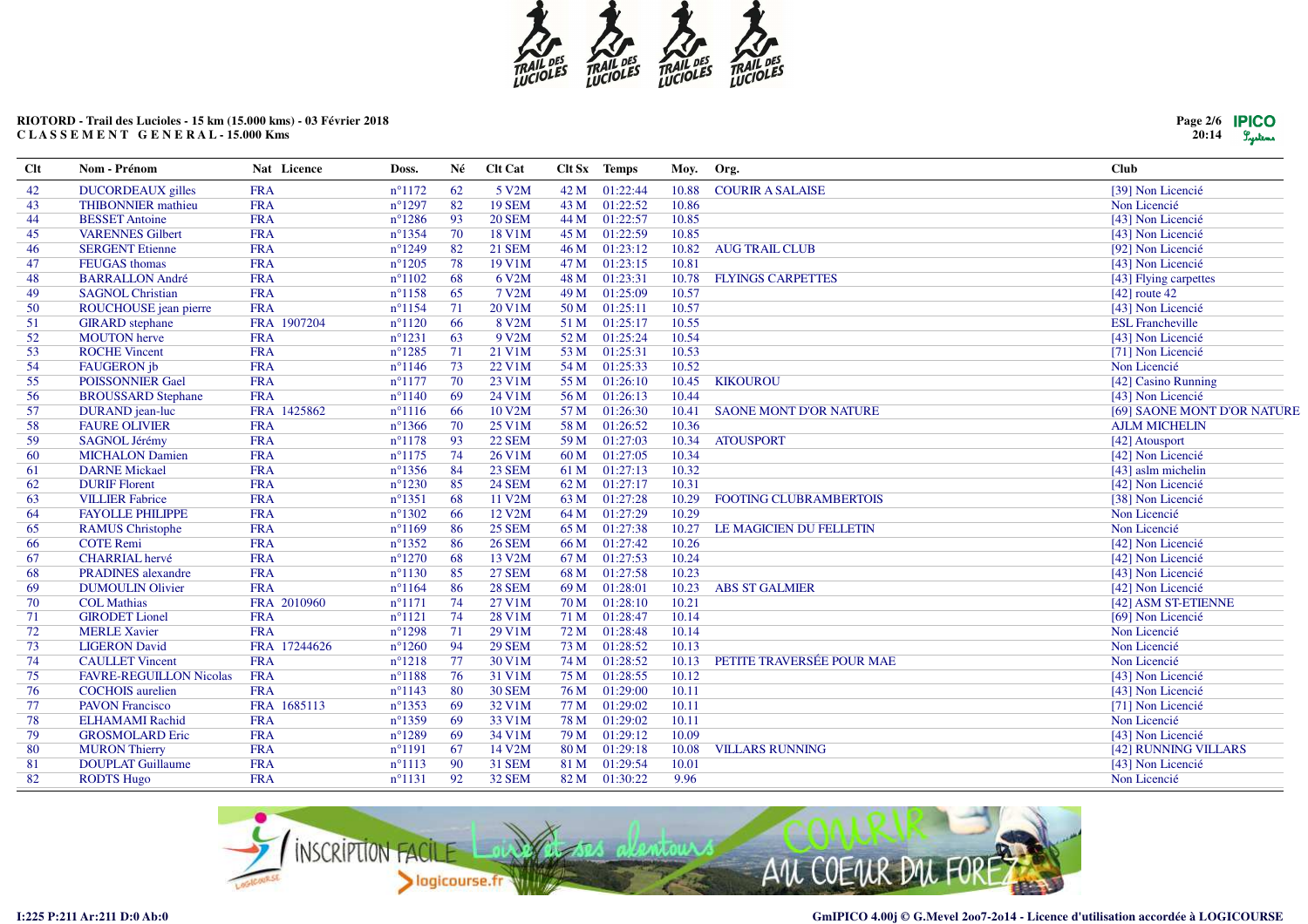

# **RIOTORD - Trail des Lucioles - 15 km (15.000 kms) - 03 Février 2018C L A S S E M E N T G E N E R A L - 15.000 Kms**

| <b>Clt</b> | Nom - Prénom                          | Nat Licence | Doss.            | Né  | Clt Cat       |                  | Clt Sx Temps   | Moy. | Org.                          | <b>Club</b>                          |
|------------|---------------------------------------|-------------|------------------|-----|---------------|------------------|----------------|------|-------------------------------|--------------------------------------|
| 83         | <b>RIBEYRON Nicolas</b>               | <b>FRA</b>  | $n^{\circ}1198$  | 75  | 35 V1M        | 83 M             | 01:30:25       | 9.95 |                               | [42] Non Licencié                    |
| 84         | <b>CLAIRBOIS Matthieu</b>             | <b>FRA</b>  | $n^{\circ}1142$  | 78  | 36 V1M        | 84 M             | 01:30:27       | 9.95 | <b>TEAM CINNA</b>             | [71] Non Licencié                    |
| 85         | <b>FAGARD Fanny</b>                   | FRA 138808  | $n^{\circ}1252$  | 88  | 1 SEF         | 1F               | 01:30:33       | 9.94 |                               | Non Licencié                         |
| 86         | <b>MATHIEU Damien</b>                 | <b>FRA</b>  | $n^{\circ}1287$  | 87  | <b>33 SEM</b> | 85 M             | 01:30:33       | 9.94 |                               | [75] Non Licencié                    |
| 87         | <b>VICTOIRE Jérémy</b>                | FRA 177351  | $n^{\circ}1195$  | -90 | <b>34 SEM</b> | 86 M             | 01:30:36       | 9.94 |                               | [43] Athletic club secteur monistrol |
| 88         | <b>BRENAS Vincent</b>                 | <b>FRA</b>  | $n^{\circ}$ 1358 | 89  | <b>35 SEM</b> | 87 M             | 01:30:39       | 9.93 |                               | Non Licencié                         |
| -89        | <b>QUIBLIER</b> nicolas               | <b>FRA</b>  | $n^{\circ}1215$  | 75  | 37 V1M        | 88 M             | 01:30:43       | 9.92 |                               | [43] Non Licencié                    |
| 90         | <b>GIRODET Jérôme</b>                 | <b>FRA</b>  | $n^{\circ}1206$  | 72  | 38 V1M        | 89 M             | 01:31:27       | 9.84 |                               | [38] Non Licencié                    |
| 91         | <b>GAUTHIER Olivier</b>               | FRA 1767196 | $n^{\circ}1254$  | 70  | 39 V1M        | 90 M             | 01:31:29       | 9.84 |                               | Non Licencié                         |
| 92         | <b>MESTDAGHT Xavier</b>               | FRA 1349636 | $n^{\circ}1262$  | 70  | 40 V1M        |                  | 91 M 01:31:29  | 9.84 |                               | Non Licencié                         |
| 93         | <b>BOYER Emeric</b>                   | <b>FRA</b>  | $n^{\circ}1284$  | 87  | <b>36 SEM</b> | 92 M             | 01:31:45       | 9.81 |                               | [43] Non Licencié                    |
| 94         | <b>THIOLIERE Jean yves</b>            | <b>FRA</b>  | $n^{\circ}1283$  | 83  | 37 SEM        | 93 M             | 01:32:01       | 9.78 |                               | $[42]$ USM                           |
| 95         | <b>BAROU</b> christophe               | <b>FRA</b>  | $n^{\circ}1240$  | 72  | 41 V1M        | 94 M             | 01:32:06       | 9.77 |                               | [42] Villars Running                 |
| 96         | <b>ROYER Pierre</b>                   | <b>FRA</b>  | $n^{\circ}1156$  | 73  | 42 V1M        | 95 M             | 01:32:14       | 9.76 |                               | [42] Non Licencié                    |
| 97         | <b>SIMON Jean-Francois</b>            | <b>FRA</b>  | $n^{\circ}1132$  | 75  | 43 V1M        | 96 M             | 01:32:18       | 9.75 | <b>PILAT MTB</b>              | [42] Non Licencié                    |
| 98         | <b>CHAMPAVERT Dominique</b>           | <b>FRA</b>  | $n^{\circ}1141$  | 64  | 15 V2M        | 97 M             | 01:32:23       | 9.74 | ROUTE42                       | [42] Non Licencié                    |
| -99        | <b>DUCARRE Gael</b>                   | <b>FRA</b>  | $n^{\circ}1183$  | 87  | <b>38 SEM</b> | 98 M             | 01:32:45       | 9.71 | <b>DYNAMO MINSK</b>           | [42] Non Licencié                    |
| 100        | <b>MAVET</b> Jean-Paul                | <b>FRA</b>  | $n^{\circ}1127$  | 00  | 1 JUM         | 99 M             | 01:32:54       | 9.69 |                               | <b>Usson sport nature</b>            |
| 101        | <b>JOUSSERAND Jonathan</b>            | <b>FRA</b>  | $n^{\circ}1363$  | 90  | <b>39 SEM</b> | 100 M            | 01:33:01       | 9.68 |                               | Non Licencié                         |
| 102        | <b>JOURDY Hervé</b>                   | <b>FRA</b>  | $n^{\circ}1222$  | 76  | 44 V1M        | 101 M            | 01:33:08       | 9.66 |                               | Non Licencié                         |
| 103        | <b>CHANGEA Vincent</b>                | <b>FRA</b>  | $n^{\circ}1269$  | 90  | 40 SEM        | 102 <sub>M</sub> | 01:33:21       | 9.64 |                               | [43] Non Licencié                    |
| 104        | <b>SOUCHON Andre</b>                  | <b>FRA</b>  | $n^{\circ}1292$  | 59  | 16 V2M        | 103 M            | 01:33:51       | 9.59 |                               | [43] Non Licencié                    |
| 105        | <b>FOUILLOUX</b> stephane             | <b>FRA</b>  | $n^{\circ}1174$  | 77  | 45 V1M        | 104 M            | 01:33:51       | 9.59 |                               | [43] Non Licencié                    |
| 106        | <b>BERGEVIN David</b>                 | FRA 1940774 | $n^{\circ}1263$  | 74  | 46 V1M        | 105 M            | 01:34:10       | 9.56 |                               | Non Licencié                         |
| 107        | <b>GUICHARD</b> vincent               | <b>FRA</b>  | $n^{\circ}1213$  | 93  | 41 SEM        | 106 <sub>M</sub> | 01:34:10       | 9.56 |                               | Non Licencié                         |
| 108        | MAGNAUDEIX Jean-Sébastien FRA 2012843 |             | $n^{\circ}1261$  | 70  | 47 V1M        | 107 <sub>M</sub> | 01:34:10       | 9.56 |                               | Non Licencié                         |
| 109        | <b>ROUCHOUSE Julien</b>               | <b>FRA</b>  | $n^{\circ}1155$  | 73  | 48 V1M        | 108 M            | 01:34:26       | 9.53 |                               | [42] Non Licencié                    |
| 110        | <b>GOLFIER</b> dominique              | <b>FRA</b>  | $n^{\circ}1122$  | 76  | 49 V1M        | 109 M            | 01:34:26       | 9.53 | <b>CASINO RUNNING</b>         | [42] Casino Running                  |
| 111        | <b>BOUDAREL Loic</b>                  | FRA 1576568 | $n^{\circ}$ 1295 | 86  | 42 SEM        | 110M             | 01:34:28       | 9.53 |                               | Non Licencié                         |
| 112        | <b>ROCHE Nicolas</b>                  | <b>FRA</b>  | $n^{\circ}1194$  | 82  | 43 SEM        | 111 M            | 01:34:33       | 9.52 | <b>CHAPTEUIL SPORT NATURE</b> | [43] Non Licencié                    |
| 113        | <b>BALANDRAUD</b> christophe          | <b>FRA</b>  | $n^{\circ}1236$  | 74  | 50 V1M        | 112 M            | 01:34:35       | 9.52 |                               | [43] Non Licencié                    |
| 114        | <b>CORNILLON Jean Noel</b>            | <b>FRA</b>  | $n^{\circ}1296$  | 69  | 51 V1M        | 113 M            | 01:34:55       | 9.48 |                               | Non Licencié                         |
| 115        | <b>COTTIER Rodolphe</b>               | <b>FRA</b>  | $n^{\circ}1281$  | 75  | 52 V1M        | 114M             | 01:35:13       | 9.45 |                               | Non Licencié                         |
| 116        | <b>MATUSSIERE</b> yves                | <b>FRA</b>  | $n^{\circ}1126$  | 63  | 17 V2M        | 115M             | 01:36:08       | 9.36 | <b>VILLARS RUNNING</b>        | [42] VILLARS RUNNING                 |
| 117        | <b>FAURE</b> cecile                   | <b>FRA</b>  | $n^{\circ}1196$  | 81  | $2$ SEF       | 2F               | 01:36:08       | 9.36 |                               | [43] Non Licencié                    |
| 118        | <b>BERTHOLET</b> charly               | <b>FRA</b>  | $n^{\circ}1103$  | 77  | 53 V1M        | 116M             | 01:36:09       | 9.36 |                               | [42] Non Licencié                    |
| 119        | DE JESUS Filipe                       | FRA 1724789 | $n^{\circ}1267$  | 74  | 54 V1M        | 117 M            | 01:36:14       | 9.35 |                               | Non Licencié                         |
| 120        | <b>FAYOLLE</b> roland                 | FRA 1113262 | $n^{\circ}473$   | 61  | 18 V2M        | 118 M            | 01:36:14       | 9.35 |                               | [42] CLCS FIRMINY                    |
| 121        | <b>GUYOT</b> fabrice                  | <b>FRA</b>  | $n^{\circ}1124$  | 83  | <b>44 SEM</b> | 119M             | 01:36:18       | 9.35 |                               | [43] Non Licencié                    |
| 122        | <b>MATRICON Philippe</b>              | <b>FRA</b>  | $n^{\circ}1201$  | 65  | 19 V2M        | 120 M            | 01:36:29       | 9.33 |                               | [42] ATOUSPORT                       |
| 123        | <b>GUILLAUMOND Sylvain</b>            | <b>FRA</b>  | $n^{\circ}1123$  | 86  | 45 SEM        |                  | 121 M 01:36:38 | 9.32 |                               | [43] Non Licencié                    |



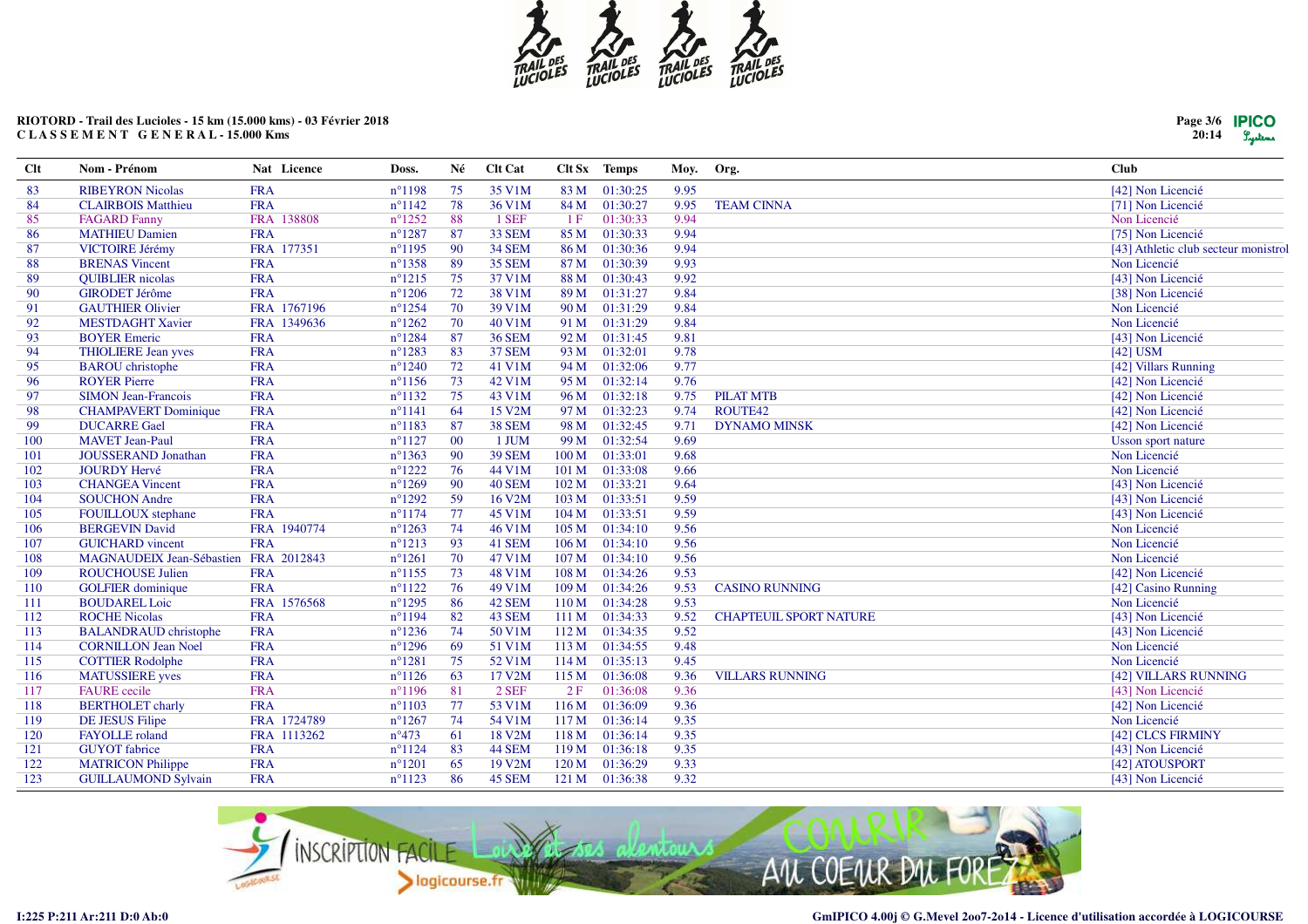

**Clt Nom - Prénom Nat Licence Doss. Né Clt Cat Clt Sx Temps Moy. Org. Club**

# **RIOTORD - Trail des Lucioles - 15 km (15.000 kms) - 03 Février 2018C L A S S E M E N T G E N E R A L - 15.000 Kms**

| 124 | <b>COURTIAL SYLVIE</b>          | <b>FRA</b>  | $n^{\circ}1110$  | -66    | 1 V <sub>2F</sub>  | 3F        | 01:37:31 | 9.23 | <b>FLYING CARPETTES</b>      | [43] Flying Carpettes |
|-----|---------------------------------|-------------|------------------|--------|--------------------|-----------|----------|------|------------------------------|-----------------------|
| 125 | <b>COLOVRAY Frederic</b>        | <b>FRA</b>  | $n^{\circ}1199$  | 65     | 20 V2M             | 122 M     | 01:38:00 | 9.18 | <b>COURIR A SALAISE</b>      | [38] courir a salaise |
| 126 | <b>MOUNIER</b> isabelle         | <b>FRA</b>  | $n^{\circ}1208$  | 66     | 2 V <sub>2F</sub>  | 4F        | 01:38:05 | 9.18 |                              | [43] Non Licencié     |
| 127 | <b>DALLAIGRE Geoffroy</b>       | <b>FRA</b>  | $n^{\circ}1111$  | 85     | <b>46 SEM</b>      | 123 M     | 01:38:06 | 9.18 |                              | [42] Non Licencié     |
| 28  | <b>ROUILLER</b> philippe        | <b>FRA</b>  | $n^{\circ}1221$  | 69     | 55 V1M             | 124 M     | 01:38:09 | 9.17 | PETITE TRAVERSÉE POUR MAE    | [42] Non Licencié     |
| 129 | PEYRACHE stephane               | <b>FRA</b>  | $n^{\circ}1203$  | 72     | 56 V1M             | 125 M     | 01:38:09 | 9.17 | LA PETITE TRAVERSÉE POUR MAÉ | [42] Non Licencié     |
| 130 | <b>LELIEVRE Vincent</b>         | <b>FRA</b>  | $n^{\circ}1244$  | 82     | 47 SEM             | 126 M     | 01:38:28 | 9.14 |                              | [42] Non Licencié     |
| 131 | <b>GILBERTAS Philippe</b>       | <b>FRA</b>  | $n^{\circ}1187$  | 61     | 21 V2M             | 127 M     | 01:38:41 | 9.12 |                              | [42] Non Licencié     |
| 132 | <b>BESSON</b> christian         | <b>FRA</b>  | $n^{\circ}1139$  | 73     | 57 V1M             | 128 M     | 01:38:55 | 9.10 |                              | [42] Non Licencié     |
| 133 | <b>DEMARS</b> Christian         | <b>FRA</b>  | $n^{\circ}1182$  | 62     | 22 V2M             | 129 M     | 01:39:01 | 9.09 | <b>ESPACE ET COURSE</b>      | [43] Non Licencié     |
| 134 | <b>COLLARD</b> Géraldine        | <b>FRA</b>  | $n^{\circ}1106$  | 00     | 1 JUF              | 5F        | 01:39:24 | 9.06 |                              | Non Licencié          |
| 135 | <b>COULAND</b> gerald           | <b>FRA</b>  | $n^{\circ}1109$  | 72     | 58 V1M             | 130 M     | 01:39:28 | 9.05 |                              | [43] Non Licencié     |
| 136 | <b>COLOMBET</b> murielle        | <b>FRA</b>  | $n^{\circ}1108$  | 82     | 3 SEF              | 6F        | 01:39:41 | 9.03 |                              | [42] Non Licencié     |
| 137 | <b>BAYARD BENOIT</b>            | <b>FRA</b>  | $n^{\circ}1238$  | 86     | 48 SEM             | 131 M     | 01:39:41 | 9.03 |                              | [42] Non Licencié     |
| 138 | <b>DI SILVESTRO fabien</b>      | <b>FRA</b>  | $n^{\circ}1144$  | 79     | 49 SEM             | 132 M     | 01:39:42 | 9.03 |                              | [42] Non Licencié     |
| 139 | <b>GRAYEL Sandrine</b>          | <b>FRA</b>  | $n^{\circ}1207$  | 71     | 1 V <sub>1</sub> F | <b>7F</b> | 01:39:48 | 9.02 | <b>VILLARS RUNNING</b>       | [42] VILLARS RUNNING  |
| 140 | <b>CZAPLICKI FABRICE</b>        | <b>FRA</b>  | $n^{\circ}1304$  | 60     | 23 V2M             | 133 M     | 01:39:51 | 9.01 |                              | PP UNIEUX             |
| 141 | <b>PERRIN SERGE</b>             | <b>FRA</b>  | $n^{\circ}1305$  | 63     | 24 V2M             | 134 M     | 01:39:51 | 9.01 |                              | PP UNIEUX             |
| 142 | <b>DELAINE</b> Myriam           | <b>FRA</b>  | $n^{\circ}1243$  | 74     | 2 V <sub>1F</sub>  | 8F        | 01:39:59 | 9.00 |                              | [42] villars running  |
| 143 | <b>LOURENCO Christophe</b>      | <b>FRA</b>  | $n^{\circ}1167$  | 86     | <b>50 SEM</b>      | 135 M     | 01:40:05 | 8.99 |                              | [43] Non Licencié     |
| 144 | <b>CHALANCON Jessy</b>          | <b>FRA</b>  | $n^{\circ}1224$  | 78     | 3 V <sub>1F</sub>  | 9F        | 01:40:25 | 8.96 |                              | [42] Non Licencié     |
| 145 | <b>LAFOUGERE Amélie</b>         | <b>FRA</b>  | $n^{\circ}1200$  | 81     | 4 SEF              | 10F       | 01:41:00 | 8.91 | <b>ST CYP RUNNERS</b>        | [42] ST CYP RUNNERS   |
| 146 | <b>BUISSON Peggy</b>            | <b>FRA</b>  | $n^{\circ}1227$  | 73     | 4 V1F              | 11F       | 01:41:00 | 8.91 | <b>ST-CYP RUNNERS</b>        | [42] St Cyp Runners   |
| 147 | <b>BAROU</b> chantal            | <b>FRA</b>  | $n^{\circ}1241$  | 72     | 5 V <sub>1F</sub>  | 12F       | 01:41:07 | 8.90 |                              | [42] Villars Running  |
| 148 | <b>RIVORY Rene</b>              | FRA 1550884 | $n^{\circ}$ 1355 | 52     | 1 V3M              | 136 M     | 01:41:12 | 8.89 |                              | $[42]$ j.c. veranne   |
| 149 | <b>FERRIOL</b> dany             | FRA 1977936 | $n^{\circ}1166$  | 75     | 6 V1F              | 13F       | 01:41:14 | 8.89 |                              | [43] athle43          |
| 150 | <b>RONGY</b> nicolas            | <b>FRA</b>  | $n^{\circ}1153$  | 74     | 59 V1M             | 137 M     | 01:41:31 | 8.87 |                              | [69] Non Licencié     |
| 151 | <b>FOUREZON Romain</b>          | <b>FRA</b>  | $n^{\circ}1288$  | $00\,$ | 2 JUM              | 138 M     | 01:41:34 | 8.86 |                              | [75] Non Licencié     |
| 152 | PETITJEAN Hélène                | <b>FRA</b>  | $n^{\circ}1214$  | 88     | 5 SEF              | 14F       | 01:41:46 | 8.84 | <b>LA PETITE FOULÉE</b>      | [38] Non Licencié     |
| 153 | <b>BASTET Laurent</b>           | FRA 1303619 | $n^{\circ}1360$  | 69     | 60 V1M             | 139 M     | 01:41:46 | 8.84 |                              | Non Licencié          |
| 154 | <b>GIRARD</b> Angélique         | <b>FRA</b>  | $n^{\circ}1282$  | 85     | 6 SEF              | 15F       | 01:42:06 | 8.82 |                              | Non Licencié          |
| 155 | DESTRAS paul.destras@orange.FRA |             | $n^{\circ}1112$  | 45     | 1 V4M              | 140 M     | 01:42:07 | 8.81 |                              | [42] Non Licencié     |
| 156 | <b>FANGET Marcel</b>            | <b>FRA</b>  | $n^{\circ}1185$  | 55     | $2$ V3M            | 141 M     | 01:42:08 | 8.81 |                              | [72] Non Licencié     |
| 157 | <b>BERRIER Michele</b>          | FRA 883112  | $n^{\circ}1264$  | 57     | 1 V3F              | 16F       | 01:42:24 | 8.79 |                              | Non Licencié          |
| 158 | <b>CHEVROT</b> Sandrine         | FRA 1798324 | $n^{\circ}1225$  | 79     | 7 SEF              | 17F       | 01:42:44 | 8.76 |                              | [69] ESL TERNAY       |
| 159 | <b>CHAPUIS Frédérique</b>       | <b>FRA</b>  | $n^{\circ}1170$  | 71     | 7 V1F              | 18F       | 01:43:38 | 8.69 |                              | [42] Non Licencié     |
| 160 | <b>GARNIER Janick</b>           | FRA 1735235 | $n^{\circ}1253$  | 53     | 3 V3M              | 142 M     | 01:43:58 | 8.66 |                              | Non Licencié          |
| 161 | <b>TEIXEIRA</b> gilles          | <b>FRA</b>  | $n^{\circ}1179$  | 57     | 4 V3M              | 143 M     | 01:44:00 | 8.65 |                              | [42] Non Licencié     |
| 162 | <b>LEQUATRE Jacky</b>           | FRA 1210994 | $n^{\circ}1259$  | 76     | 61 V1M             | 144 M     | 01:44:09 | 8.64 |                              | Non Licencié          |
| 163 | <b>DUBOIS</b> Frederic          | <b>FRA</b>  | $n^{\circ}1274$  | 78     | 62 V1M             | 145 M     | 01:44:21 | 8.63 |                              | Non Licencié          |
| 164 | <b>PEPIN</b> valerie            | <b>FRA</b>  | $n^{\circ}1197$  | 72     | 8 V <sub>1F</sub>  | 19F       | 01:44:43 | 8.60 | <b>VILLARS RUNNING</b>       | [42] Non Licencié     |
|     |                                 |             |                  |        |                    |           |          |      |                              |                       |



155



 $\sim$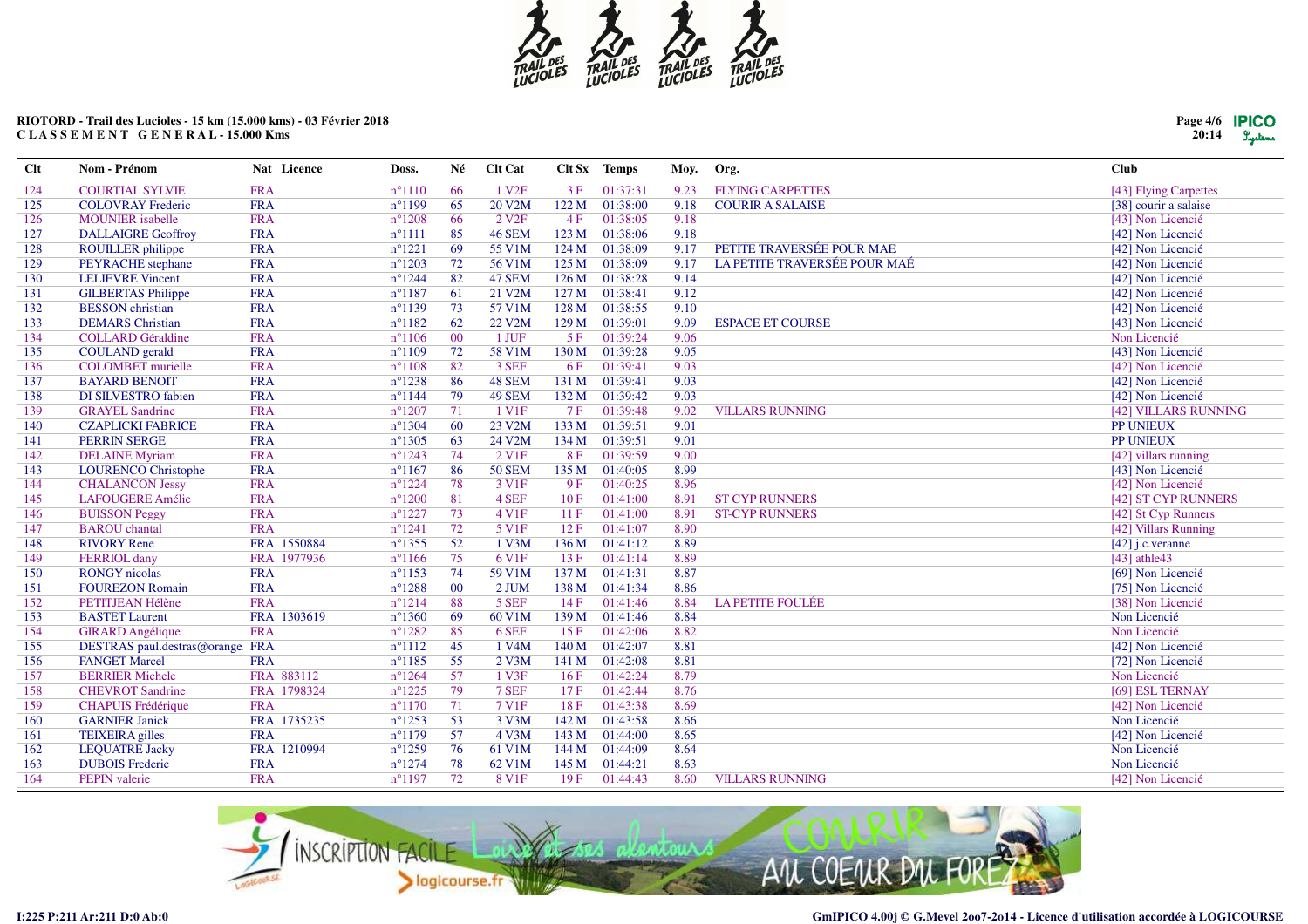

# RIOTORD - Trail des Lucioles - 15 km (15.000 kms) - 03 Février 2018 CLASSEMENT GENERAL-15.000 Kms

| Page 5/6 | <b>IPICO</b> |
|----------|--------------|
| 20:14    | Lystems      |

| <b>Clt</b> | Nom - Prénom                | Nat Licence        | Doss.           | Né | <b>Clt Cat</b>      | Clt Sx           | <b>Temps</b> | Moy. | Org.                                             | <b>Club</b>                              |
|------------|-----------------------------|--------------------|-----------------|----|---------------------|------------------|--------------|------|--------------------------------------------------|------------------------------------------|
| 165        | <b>GARCIA</b> Eliette       | <b>FRA</b>         | $n^{\circ}1118$ | 88 | 8 SEF               | 20F              | 01:45:35     | 8.52 | USSON SPORT NATURE / ST HILAIRE EVASION SPORTIVE | [43] Usson sport nature / St hilaire Eva |
| 166        | <b>GUICHARD</b> roland      | <b>FRA</b>         | $n^{\circ}1211$ | 59 | 25 V <sub>2</sub> M | 146 M            | 01:45:46     | 8.51 |                                                  | Non Licencié                             |
| 167        | <b>AUPLAT</b> loic          | <b>FRA</b>         | $n^{\circ}1232$ | 72 | 63 V1M              | 147 M            | 01:45:52     | 8.50 |                                                  | [43] Non Licencié                        |
| 168        | <b>BERNARD Florent</b>      | <b>FRA</b>         | $n^{\circ}1223$ | 79 | <b>51 SEM</b>       | 148 M            | 01:46:09     | 8.48 |                                                  | [43] Non Licencié                        |
| 169        | <b>GUICHARD</b> julien      | <b>FRA</b>         | $n^{\circ}1210$ | 84 | <b>52 SEM</b>       | 149 M            | 01:46:13     | 8.47 |                                                  | Non Licencié                             |
| 170        | <b>GUICHARD</b> veronique   | <b>FRA</b>         | $n^{\circ}1212$ | 63 | 3 V <sub>2F</sub>   | 21F              | 01:46:13     | 8.47 | PPU                                              | [43] pas presses                         |
| 171        | <b>GEORGES Franck</b>       | FRA 1824508        | $n^{\circ}1226$ | 68 | 26 V2M              | 150 M            | 01:46:18     | 8.47 | <b>SARDINE</b>                                   | <b>CORBAS RUNNING</b>                    |
| 172        | <b>FAUVET Jean-Claude</b>   | <b>FRA</b>         | $n^{\circ}1117$ | 72 | 64 V1M              | 151 M            | 01:46:26     | 8.46 |                                                  | [43] Non Licencié                        |
| 173        | <b>THONAT</b> yves          | <b>FRA</b>         | $n^{\circ}1160$ | 58 | 5 V3M               | 152 M            | 01:46:37     | 8.44 |                                                  | Non Licencié                             |
| 174        | <b>VIALLET</b> Anne cecile  | <b>FRA</b>         | $n^{\circ}1161$ | 90 | 9 SEF               | 22 F             | 01:46:38     | 8.44 |                                                  | [63] Non Licencié                        |
| 175        | <b>GIBERT Théo</b>          | <b>FRA</b>         | $n^{\circ}1279$ | 94 | <b>53 SEM</b>       | 153 M            | 01:46:51     | 8.42 |                                                  | [43] Non Licencié                        |
| 176        | <b>VATANT Arnaud</b>        | <b>FRA</b>         | $n^{\circ}1280$ | 87 | <b>54 SEM</b>       | 154 M            | 01:46:51     | 8.42 |                                                  | [42] Non Licencié                        |
| 177        | <b>TISSOT Delphine</b>      | <b>FRA</b>         | $n^{\circ}1135$ | 85 | <b>10 SEF</b>       | 23F              | 01:47:09     | 8.40 | <b>VILLARS RUNNING</b>                           | Non Licencié                             |
| 178        | <b>FEVRE</b> Michel         | FRA 4 259 182 029  | $n^{\circ}1186$ | 60 | 27 V2M              | 155 M            | 01:47:56     | 8.34 |                                                  | [43] CTS                                 |
| 179        | <b>LEMONNIER Christophe</b> | <b>FRA</b>         | $n^{\circ}1125$ | 73 | 65 V1M              | 156 M            | 01:48:15     | 8.31 | <b>PILAT MTB</b>                                 | [42] Non Licencié                        |
| 180        | <b>LANGLOIS Frédéric</b>    | FRA 1649346        | $n^{\circ}1268$ | 69 | 66 V1M              | 157 <sub>M</sub> | 01:48:54     | 8.27 |                                                  | Non Licencié                             |
| 181        | <b>CHARRIN</b> david        | <b>FRA</b>         | $n^{\circ}1105$ | 72 | 67 V1M              | 158 M            | 01:49:33     | 8.22 |                                                  | [42] Non Licencié                        |
| 182        | <b>BALDI</b> Carole         | <b>FRA</b>         | $n^{\circ}1101$ | 70 | 9 V <sub>1F</sub>   | 24 F             | 01:50:10     | 8.17 |                                                  | [42] Non Licencié                        |
| 183        | <b>GESSEN Sylvie</b>        | <b>FRA</b>         | $n^{\circ}1119$ | 00 | 2 JUF               | 25F              | 01:50:11     | 8.17 |                                                  | Non Licencié                             |
| 184        | <b>TARRIT Pascal</b>        | FRA 1635790        | $n^{\circ}1250$ | 70 | 68 V1M              | 159 M            | 01:50:23     | 8.15 |                                                  | Non Licencié                             |
| 185        | <b>MENINELLI Nadine</b>     | <b>FRA</b>         | $n^{\circ}1202$ | 70 | 10 V1F              | 26F              | 01:51:14     | 8.09 |                                                  | [42] Non Licencié                        |
| 186        | KONIECZNY Rémi              | <b>FRA</b>         | $n^{\circ}1149$ | 84 | <b>55 SEM</b>       | 160 M            | 01:52:29     | 8.00 |                                                  | [42] Non Licencié                        |
| 187        | <b>GRUTER Céline</b>        | FRA 1750681        | $n^{\circ}1255$ | 78 | 11 V1F              | 27F              | 01:52:57     | 7.97 |                                                  | Non Licencié                             |
| 188        | <b>MASSE</b> Angelique      | <b>FRA</b>         | $n^{\circ}1364$ | 90 | <b>11 SEF</b>       | 28F              | 01:53:24     | 7.94 |                                                  | Non Licencié                             |
| 189        | <b>FRADET Thibaut</b>       | <b>FRA</b>         | $n^{\circ}1180$ | 84 | <b>56 SEM</b>       | 161 M            | 01:55:00     | 7.83 |                                                  | [69] Non Licencié                        |
| 190        | <b>MIZZON</b> albert        | <b>FRA A27658C</b> | $n^{\circ}1128$ | 49 | 6 V3M               | 162 M            | 01:55:12     | 7.81 |                                                  | [43] TRYSSINGEAUX                        |
| 191        | <b>TÊTE</b> Estelle         | <b>FRA</b>         | $n^{\circ}1216$ | 73 | 12 V1F              | 29F              | 01:56:36     | 7.72 | <b>ATHLÉTENCE</b>                                | [43] Non Licencié                        |
| 192        | <b>SCHAFFO Armelle</b>      | <b>FRA</b>         | $n^{\circ}1277$ | 85 | <b>12 SEF</b>       | 30F              | 01:57:36     | 7.65 |                                                  | Non Licencié                             |
| 193        | <b>POLLET Clara</b>         | FRA 1250228        | $n^{\circ}1246$ | 71 | 13 V1F              | 31 F             | 01:58:56     | 7.57 |                                                  | Non Licencié                             |
| 194        | <b>TARDY Chloé</b>          | <b>FRA</b>         | $n^{\circ}1134$ | 93 | <b>13 SEF</b>       | 32F              | 01:58:59     | 7.56 |                                                  | Non Licencié                             |
| 195        | <b>VILISQUES Florent</b>    | <b>FRA</b>         | $n^{\circ}1137$ | 92 | <b>57 SEM</b>       | 163 M            | 01:59:00     | 7.56 |                                                  | Non Licencié                             |
| 196        | <b>URBANIAK Quentin</b>     | FRA 2054530        | $n^{\circ}1251$ | 90 | <b>58 SEM</b>       | 164 M            | 01:59:18     | 7.54 |                                                  | Non Licencié                             |
| 197        | <b>LEBLANC Sandrine</b>     | FRA 1735167        | $n^{\circ}1257$ | 74 | 14 V1F              | 33 F             | 01:59:49     | 7.51 |                                                  | Non Licencié                             |
| 198        | <b>BERNARDO</b> laurent     | FRA 0130117MV2FRA  | $n^{\circ}1138$ | 71 | 69 V1M              | 165 M            | 02:01:55     | 7.38 | <b>LA PETITE FOULÉE</b>                          | [38] wild team triathlon                 |
| 199        | <b>DUPIN</b> sabine         | <b>FRA</b>         | $n^{\circ}1204$ | 69 | 15 V <sub>1F</sub>  | 34F              | 02:03:54     | 7.26 | <b>VILLARS RUNNING</b>                           | [42] villars running                     |
| 200        | <b>MURON</b> Marielle       | <b>FRA</b>         | $n^{\circ}1190$ | 69 | 16 V1F              | 35F              | 02:03:54     | 7.26 | <b>VILLARS RUNNING</b>                           | [42] RUNNING VILLARS                     |
| 201        | <b>BERRIER</b> Philippe     | FRA 894084         | $n^{\circ}1265$ | 52 | 7 V3M               | 166 M            | 02:04:25     | 7.23 |                                                  | Non Licencié                             |
| 202        | <b>BILLON Martine</b>       | <b>FRA</b>         | $n^{\circ}1104$ | 57 | 2 V3F               | 36F              | 02:05:08     | 7.19 |                                                  | Non Licencié                             |
| 203        | THEILLIERE geraldine        | <b>FRA</b>         | $n^{\circ}1159$ | 67 | 4 V <sub>2F</sub>   | 37F              | 02:08:13     | 7.02 | <b>ESPACE ET COURSE</b>                          | [43] Non Licencié                        |
| 204        | <b>BRUANT Mathieu</b>       | FRA 2044108        | $n^{\circ}1192$ | 83 | <b>59 SEM</b>       | 167 <sub>M</sub> | 02:09:18     | 6.96 |                                                  | <b>AS</b> Romagnat                       |
| 205        | <b>CHASSAIN Charlotte</b>   | <b>FRA</b>         | $n^{\circ}1193$ | 84 | <b>14 SEF</b>       | 38F              | 02:09:19     | 6.96 |                                                  | Non Licencié                             |